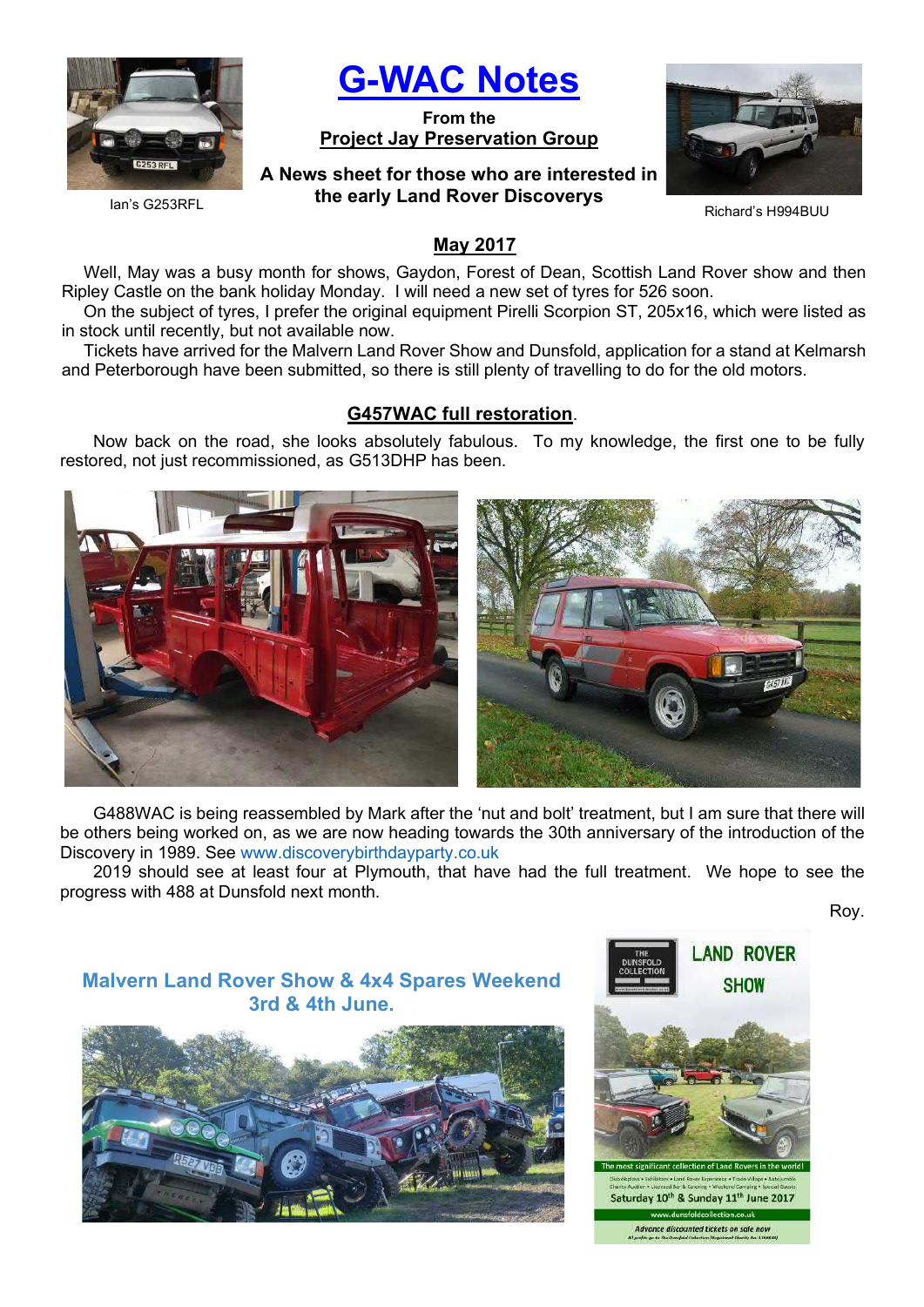### Show dates 2017

#### **June**

| $3rd - 4th$                       | <b>Malvern Land Rover Show</b> | Three Counties Showground, Worcestershire. WR13 6NW |
|-----------------------------------|--------------------------------|-----------------------------------------------------|
| 10th - 11th                       | Dunsfold Collection Weekend    | Cranleigh. Surrey. GU6 8PR                          |
| 18th                              | Classic Car show.              | Raby Castle, Staindrop, Co. Durham. DL2 3AH         |
| 18th                              | Lakes Classic Car Show.        | Grasmere, Cumbria. LA22 9SL                         |
| <u>July</u>                       |                                |                                                     |
| 2 <sub>nd</sub>                   | MG Northumbria Car Show.       | Tynedale Park, Corbridge, Northumbria. NE45 5AY     |
| 2 <sub>nd</sub>                   | Classic Car Show.              | Leighton Hall, Carnforth, Lancashire. LA5 9ST       |
| 21-22-23rd                        | Land Rover Show.               | Kellmarsh Hall, Northamptonshire. NN6 9LY           |
| 30th                              | Classic Car & Bike Show        | Lytham Hall, Lancashire. FY8 4JX                    |
| <b>August</b>                     |                                |                                                     |
| 13 <sub>th</sub>                  | Classic Car show.              | Raby Castle, Staindrop, Co. Durham. DL2 3AH         |
| 20th                              | Vintage & Classic Car Show     | Brooklands Nurseries, Holmfirth, HD9 1UJ            |
| 27th                              | Autumn Classic Car Show        | Ripon Racecourse, Ripon, North Yorkshire. HG4 1UG   |
| <b>September</b><br>16th $-17$ th | LRO Show.                      | East of England Showground, Peterborough. PE2 6HE   |
| <b>October</b>                    |                                |                                                     |
| 1st                               | Newbury 4x4 Spares Day         | Newbury Showground, Chieveley, Berkshire. RG18 9QZ  |
| $14th - 15th$                     | DOC Birthday Party.            | Plymouth Hoe.                                       |
| 15 <sub>th</sub>                  | Ripon 4x4 Spares Day           | Ripon Racecourse, Ripon, North Yorkshire. HG4 1UG   |

If anyone has any dates for a local show that you may attend, please let me know and I will add them to the list.

# G253RFL

Welcome this month to Ian, who has bought G253RFL. An April 1990 Tdi in Silver, very tidy, taxed and tested .



# H994BUU

Welcome also this month to Richard, who imported a very tidy and rust free 1990 LHD Tdi in White. Taxed and tested.

She was imported in 2011 and given an age related 'H' plate, but may be an early 1990 build and perhaps should have a 'G' plate.





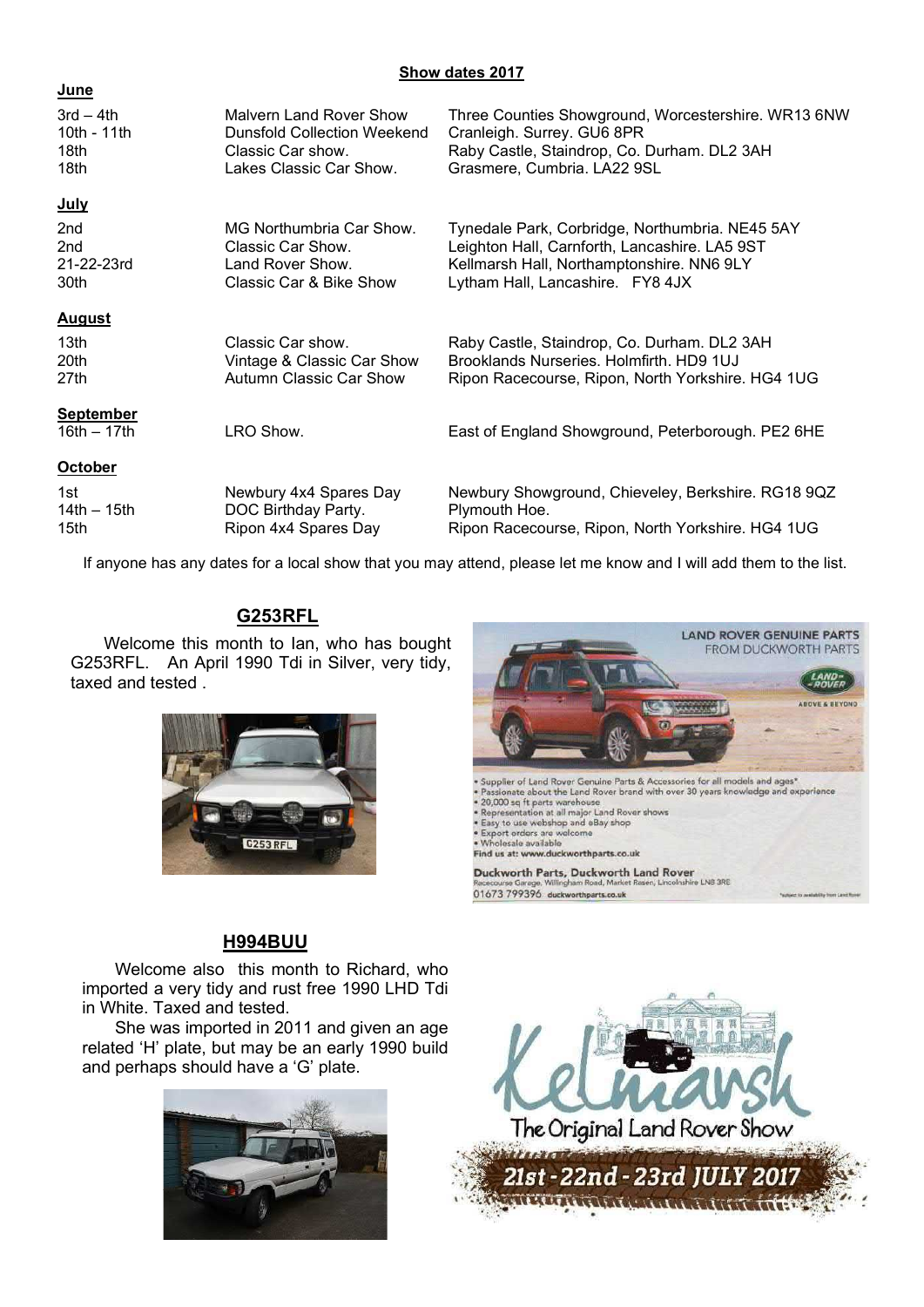# Scottish Land Rover Show. 27th – 28th May.

The weather was hot and sunny as we managed to exhibit two G-WACs again at this show, with G526WAC, and a visit by Robin and family from Dalkeith with G308WAC.

Kevin and Dilys were there too, with their new acquisition, a D2, and Robin also showed his D2. Patrick was there showing the visitors around G513DHP.

The club stands were in a much better place this year, but still outside the main activity with no indication to the public that more clubs were in attendance, just over a small bridge.

However, the judges did find us next to the Discovery Owners Club stand, which was awarded Best Club Stand. The DOC were congratulated on their friendly welcoming response to the visitors to the stand.

The owner of a New Discovery, D5, joined on the day.



There was no D4 or Sport on the Saturday line-up, but a full complement of all ages and models on Sunday.

We had a good presence in the arena with the DOC. The line-up of D1 to D5, and Sport, was quite spectacular. The fact that the DOC had put on such a good show was commented on by the presenter in the arena, Diana Tigwell.

A 500-mile round trip north, but very enjoyable, and I hope to be there next year.

Roy.

# Rear side window seals for the 3-door.

These seals, part numbers AWR5386-7, are no longer available, but a start has been made to design the tooling to reproduce them.

I will have more information on the progress next month.

Roy.